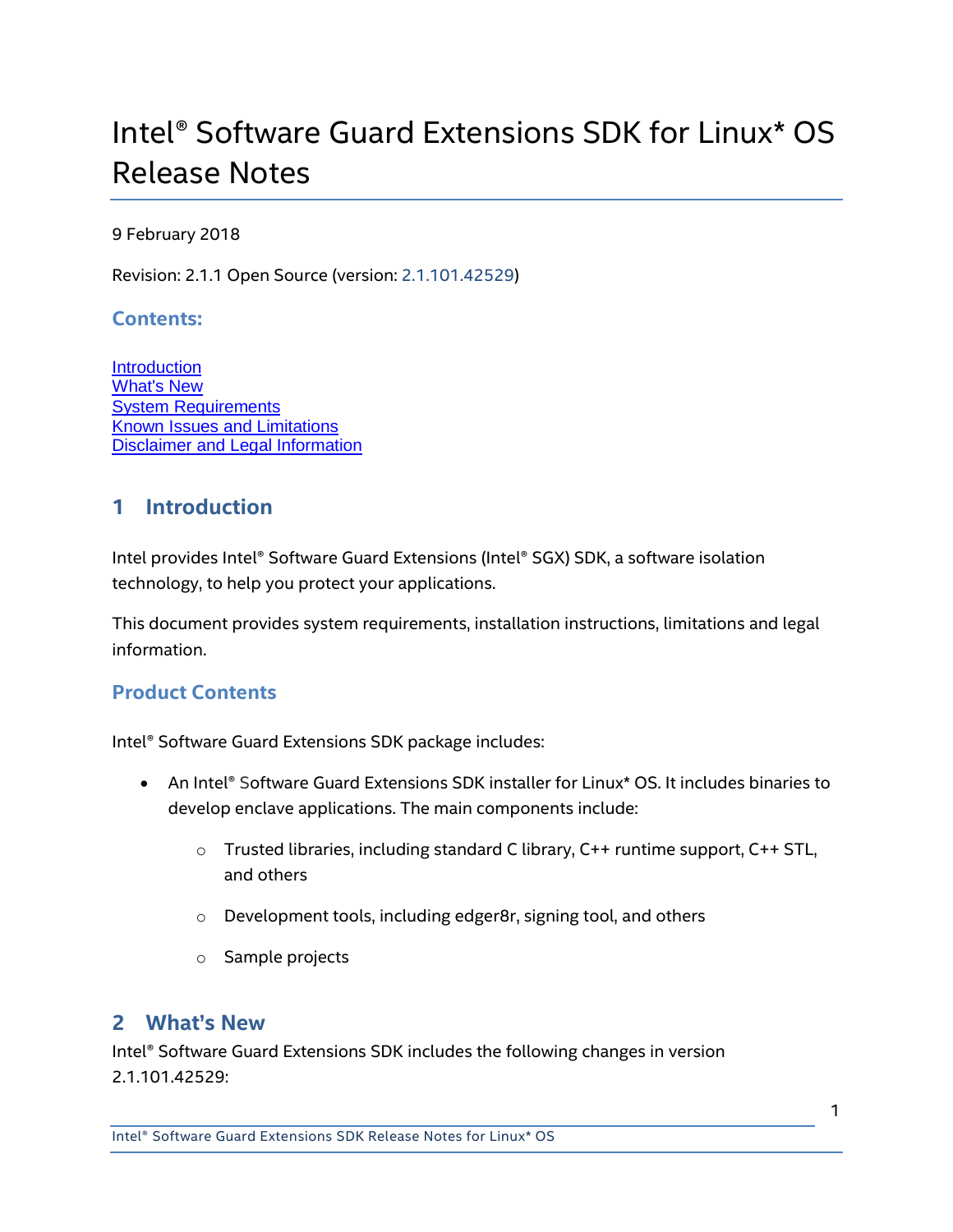- Security updates to Intel® SGX SDK
- New sgx register wl cert chain API for Intel® SGX application to register an enclave
- Support for CentOS\* 7.4
- Support for SUSE\* Linux Enterprise Server 12
- Bug fixes

## **Changes in Previous Releases**

Intel® Software Guard Extensions SDK includes the following changes in version 2.0.100.40950:

- Support for Intel® SGX Enclave Dynamic Memory Management (EDMM) to dynamically manage enclave memory: dynamic heap expansion, dynamic stack expansion, dynamic thread creation and page attribute modification
- Support for Red Hat\* Enterprise Linux\* Server 7.4
- Support for Safe String APIs of C library in enclave
- Added an option to build the Intel® SGX SDK using the Intel® SGX SSL crypto library instead of the Intel® IPP Cryptography open source version
- Bug fixes

Intel® Software Guard Extensions SDK includes the following changes in version 1.9.100.39124:

Added C++11 support

To improve support for C++11 in Linux, Linux SDK 1.9 includes a new trusted C++ library based on libc++ (se[e http://llvm.org/svn/llvm-project/libcxx/trunk\)](http://llvm.org/svn/llvm-project/libcxx/trunk). Note that the Standard C++ Library based on STLPort (sgx\_tstdcxx) will be deprecated in the next release.

- Support for Protected File System a basic subset of the regular 'C' file API for Intel SGX enclaves that provides files with both confidentiality and integrity protection
- Bug fixes

Intel® Software Guard Extensions SDK includes the following changes in version 1.8.100.37689: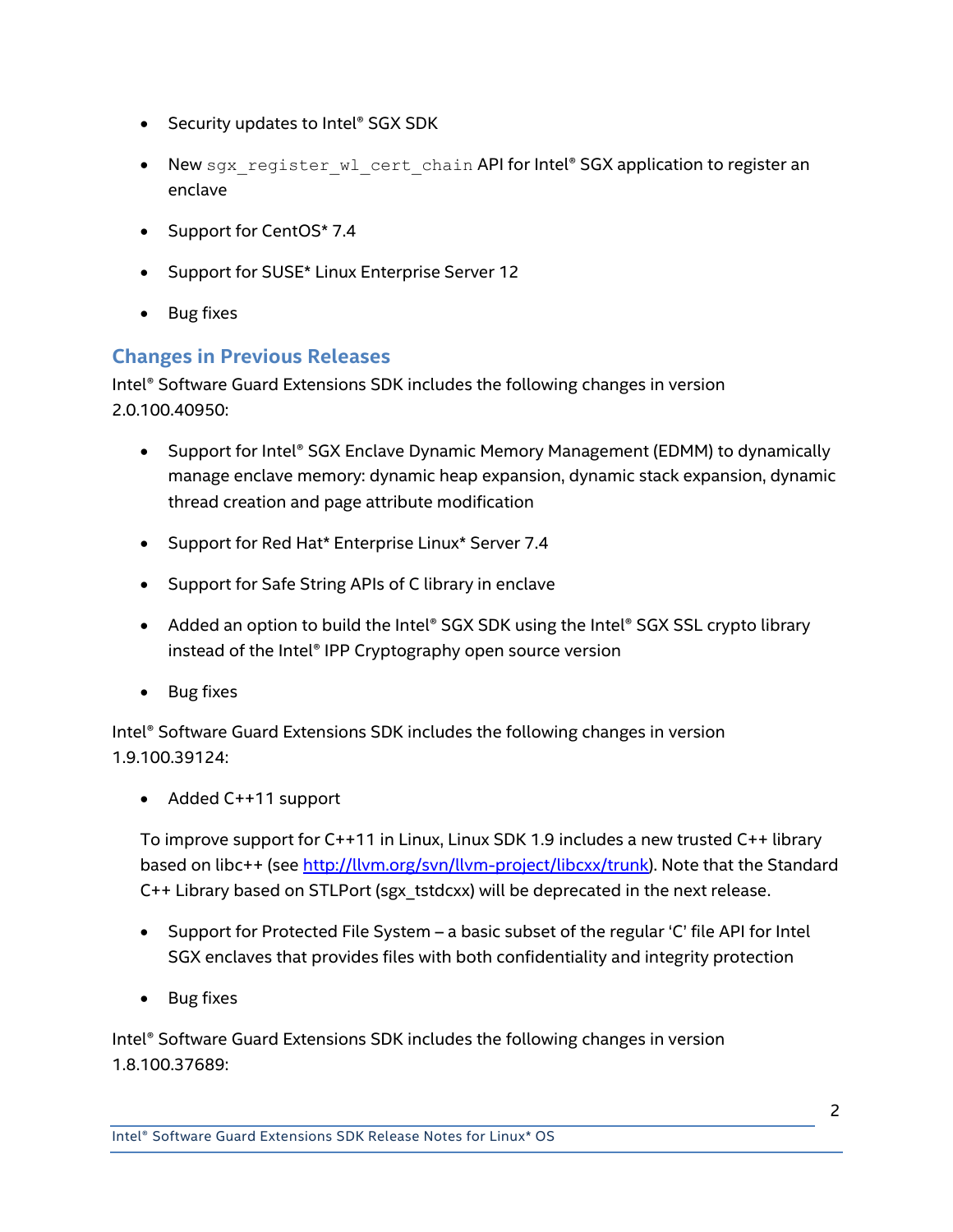- Support for the TCMalloc library
- Support for new Linux\* distributions. See [Software Requirements](#page-2-1) for details
- Bug fixes

Intel® Software Guard Extensions SDK includes the following changes in version 1.7.100.36470:

- Cryptography for Intel® Integrated Performance Primitives (Intel® IPP) library is updated to version 9.0 Update 4
- Bug fixes

Intel® Software Guard Extensions SDK includes the following changes in version 1.6.100.34478:

- New setjmp/longjmp APIs in the trusted C library
- Bug fixes

Intel® Software Guard Extensions SDK includes the following changes before version 1.5.100.32783:

- Support for profiling Intel SGX applications using Intel® VTune™ Amplifier. To profile Intel SGX applications, use VTune™ Amplifier 2016 Update 2, the "Intel SGX Hotspots" analysis type.
- Intel® SGX Eclipse\* plug-in to create Intel SGX enclave projects
- Support for implicit Thread Local Storage (TLS)
- Support for nested HW exception in a trusted environment

# <span id="page-2-0"></span>**3 System Requirements**

## <span id="page-2-1"></span>**Software Requirements**

- Supported Linux\* OS distributions:
	- o Ubuntu\* 16.04 LTS 64-bit Desktop version
	- o Ubuntu\* 16.04 LTS 64-bit Server version
	- o Red Hat\* Enterprise Linux\* Server 7.4 (for x86\_64)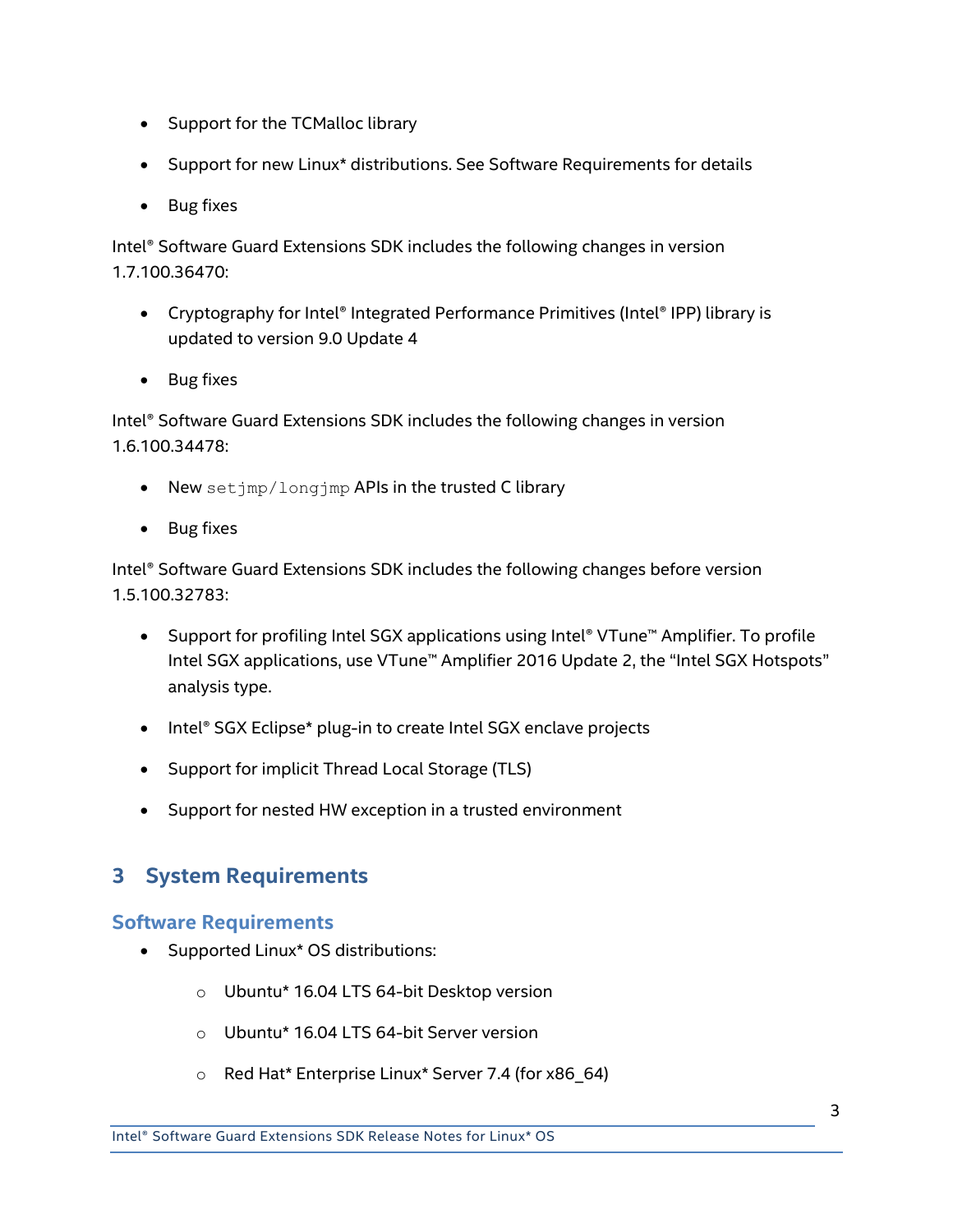- o CentOS\* 7.4 (for x86\_64)
- o SUSE\* Enterprise Server 12 (for x86\_64)

**NOTE:** It is highly recommended to use the listed Linux\* OS distributions. Other distributions have not been tested.

## <span id="page-3-0"></span>**4 Known Issues and Limitations**

- Intel® SGX for Linux\* OS does not support setting a different charset in GNU\* Project Debugger (GDB\*).
- Building the Intel SGX SDK sample project "RemoteAttestation" is possible only within the Intel SGX SDK installation folder.
- Intel SGX does not support the "long long" type in C++ templates.
- sgx-gdb depends on GDB\* 7.9.1 or later versions. Please upgrade GDB\* if it is lower than 7.9.1.

# <span id="page-3-1"></span>**5 Disclaimer and Legal Information**

No license (express or implied, by estoppel or otherwise) to any intellectual property rights is granted by this document.

Intel disclaims all express and implied warranties, including without limitation, the implied warranties of merchantability, fitness for a particular purpose, and non-infringement, as well as any warranty arising from course of performance, course of dealing, or usage in trade.

This document contains information on products, services and/or processes in development. All information provided here is subject to change without notice. Contact your Intel representative to obtain the latest forecast, schedule, specifications and roadmaps.

The products and services described may contain defects or errors known as errata which may cause deviations from published specifications. Current characterized errata are available on request.

Intel technologies features and benefits depend on system configuration and may require enabled hardware, software or service activation. Learn more at Intel.com, or from the OEM or retailer.

Copies of documents which have an order number and are referenced in this document may be obtained by calling 1-800-548-4725 or by visiting [www.intel.com/design/literature.htm.](http://www.intel.com/design/literature.htm)